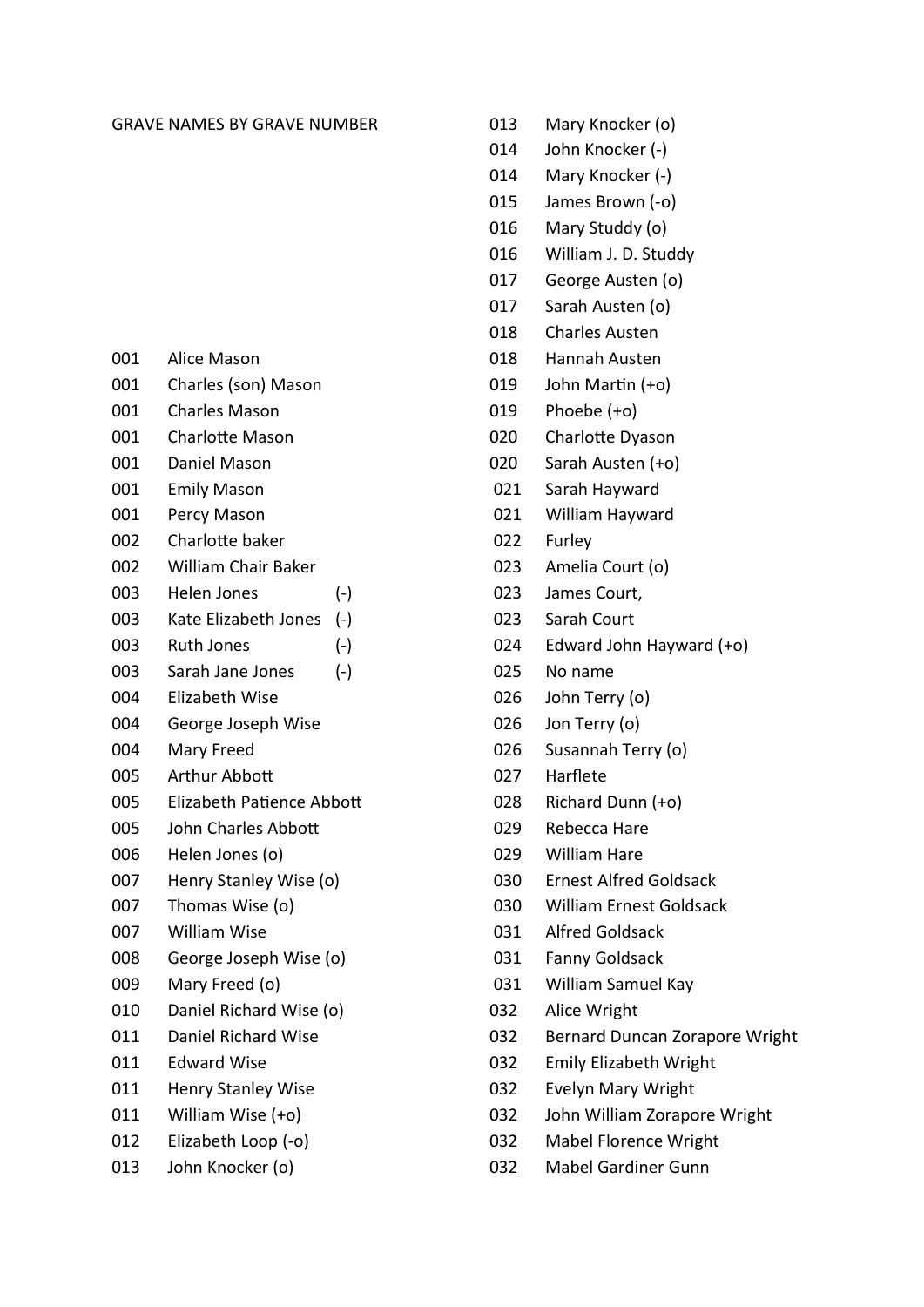- 032 Malcolm William Zorapore Wright
- 032 Mary Wright
- 033 Caroline Wright
- 033 Thomas Wright
- 034 Thomas Albert Bray Wright
- 035 John Baker White
- 036 Caroline Walpole
- 036 Robert Walpole
- 037 Catherine Batcheller
- 037 William Batt Batcheller
- 038 Elizabeth Drury
- 038 Hal Drury
- 038 Helen Sophia Drury
- 038 Mary Anne Drury
- 038 Sidney Drury
- 039 Albina Cecilia Drury
- 039 Anne Hodges Drury
- 039 John George Drury
- 039 Kate Drury
- 040 Lilian Kennett
- 040 Tom Kennett
- 041 John George Thorn Drury
- 042 Ann Drury
- 042 Edith Maud Drury
- 042 George John Drury
- 042 Thomas Shindler
- 043 Elizabeth Stanley Ratcliff
- 043 Mary Ratcliff
- 044 Ann Harnett
- 044 Benjamin Harnett
- 045 Andrew Noble Bredin
- 045 Ann Jane Pemell Bredin
- 045 Harriet Pemell Bredin (+o)
- 045 Harriett Bredin (+o)
- 046 Mary Henrietta Bredin
- 046 Mary Wilhemina Bredin
- 047 Ann Harnett
- 047 William Harnett
- 048 Tom Kennett
- 049 Agnes Horan
- 049 Henry Edmund Horan
- 050 Alfred Hatcher
- 051 Helen Harriet Frith
- 052 William Love
- 053 Sarah Upton
- 054 Alice Mary Williams
- 055 Susanna Terrell
- 056 Charles Richard Heath
- 056 Helen Heath
- 057 Annie Margaret Terrell
- 057 Edith Marion Terrell
- 058 Eliza Elizabeth Sinclair
- 059 Christiana Sinclair
- 059 James Sinclair
- 060 Ada Mary Grandfield
- 060 Cornelius Grandfield
- 060 William Grandfield
- 061 Andrew Grandfield
- 061 Elizabeth Jane Mary Grandfield
- 061 Margaret Mary O'Brien
- 062 Andrew Daniel Grandfield
- 062 Hugh Patrick Grandfield
- 062 Thomas Alphonsus Grandfield
- 063 Mary Ann Rollings
- 064 John Taylor
- 064 Mary Ann Taylor
- 064 Stephen Taylor
- 065 George Wilkinson
- 065 Sarah Wilkinson
- 066 Henry Hall
- 066 Mary Ann Hall
- 067 Frederick Joiner
- 068 Robert Douglas Horsley
- 069 Frederica Horsley
- 069 William Henry Horsley
- 070 Colonel William Cantis
- 071 Mary Heathcote Horsley
- 071 William Henry Horsley
- 072 Isaac Gilham (+o)
- 072 J.E.Wiltshier
- 072 Jane Maria Gilham (+o)
- 073 Aubrey Arthur Anderson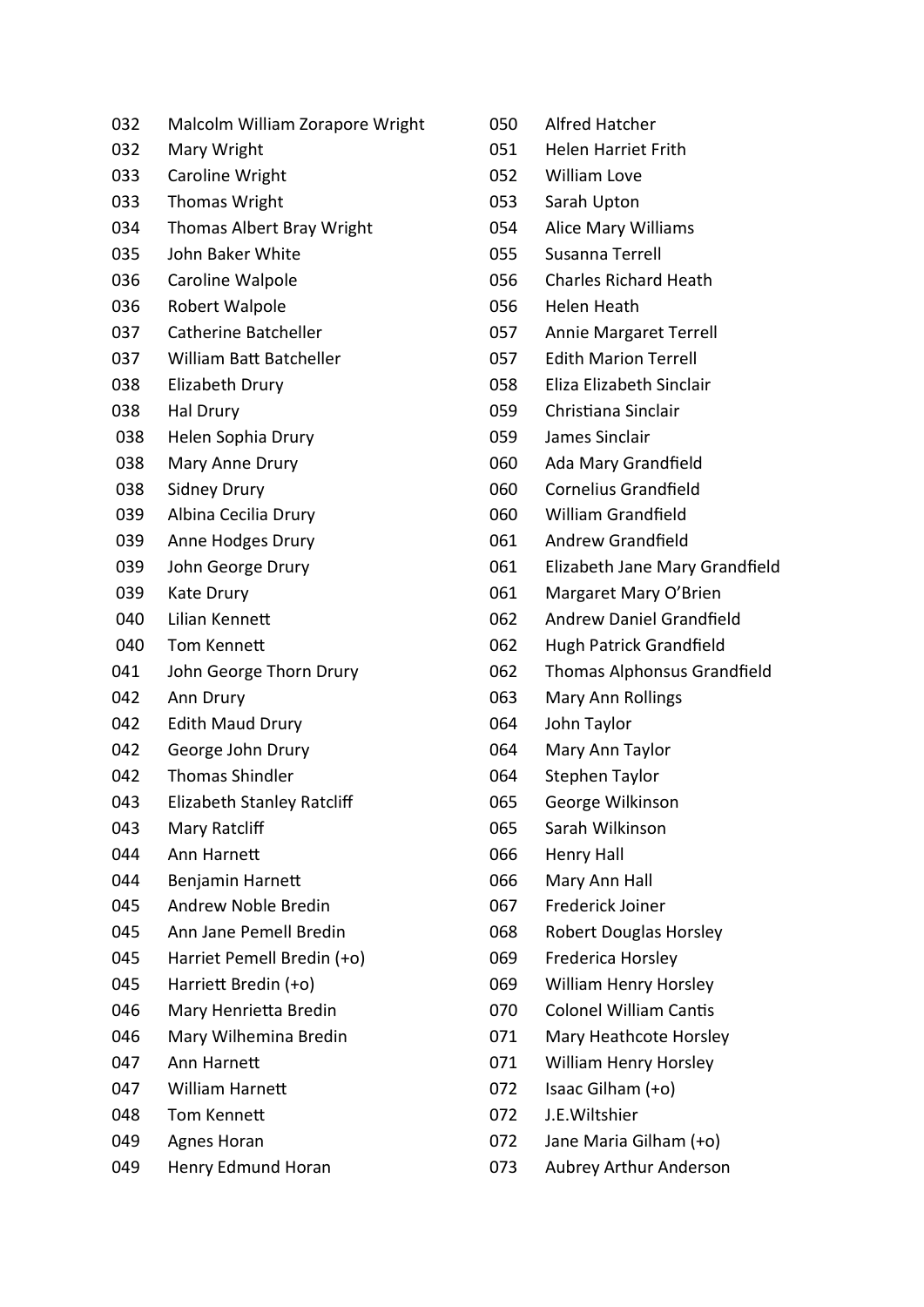| 073 | Louisa Anderson                     |
|-----|-------------------------------------|
| 074 | Sarah Gammon                        |
| 075 | Sarah Ann Pembury                   |
| 076 | John Webb                           |
| 076 | Mary Ann Webb                       |
| 077 | Ernest Webb                         |
| 078 | Stephen Gammon                      |
| 079 | <b>Charles Roberts</b>              |
| 080 | Sarah Jane Wilson                   |
| 081 | <b>Grace Weston Allen</b>           |
| 082 | Richard Stephen Wood                |
| 083 | Eliza Wood                          |
| 084 | Fanny Wood                          |
| 085 | George Frederick Wood               |
| 086 | Mary Margaret Wood                  |
| 087 | Ann Maria Moore                     |
| 088 | John Gillman Moore                  |
| 089 | Francis William Pipe                |
| 090 | <b>Florence Howard Mappin</b>       |
| 091 | <b>Emily Jane Dray</b>              |
| 092 | <b>Alice Smith</b>                  |
| 092 | Donald Smith                        |
| 092 | James Smith                         |
| 092 | Rose Smith                          |
| 093 | Harriett Parker                     |
| 093 | <b>Maurice Parker</b>               |
| 093 | William Parker                      |
| 094 | Amelia Leach Holt                   |
| 094 | James Holt                          |
| 095 | <b>Ethel Mary Jones</b>             |
| 095 | George Francis Dodsley Flamsteed    |
| 095 | <b>Harriett Elizabeth Flamsteed</b> |
| 095 | Kenneth Hurlstone Jones             |
| 096 | <b>Ethel Matilda Moorhead</b>       |
| 097 | Kathleen Dewar                      |
| 098 | Cicely (Elizabeth) Bromhead         |
| 099 | Dorothy Robertson                   |
| 099 | <b>Ethel Bromhead</b>               |
| 100 | <b>Mabel Mary Hawkins</b>           |
| 101 | <b>Ethel Seymour Coxe</b>           |
|     |                                     |

- 101 Fanny Maud Seymour Coxe
- 101 Seymour Richard Coxe 102 Maelia Ann Palmer 102 Mercy Pout 103 Ann Turner 103 Charles Turner 104 Beatrice Eliza Williams 105 Fred(Erick) Sheaff 105 William Jesse Sheaff 106 George Sheaff 106 Mary Sheaff 106 Mary Sheaff (et al) 107 Cecil Higham Mason 107 Hannah Martha Mason 108 Angela Elmes 108 Charles O. EElmes 109 Kate Linnell 109 William Henry Linnell 110 George A. J. Compton-Whyte 111 George Whiteman 111 Mary Ann Whiteman 112 Hilda Compton-Whyte 112 Martie Whiteman 113 Dorothy Ida Whiteman 113 George Frank Whiteman 113 Mary Eliza Whiteman 114 Jane Eustatia Browne 115 Jane Crawford (et al) 115 Jane J. Crawford 116 Christina Mary George 116 John George 117 Mabel Florence Cannings 118 George Hutchings 118 Sarah Drury Hutchings 119 Frances Louisa Kerly 120 Elizabeth Sarah Brice 120 Robert Brice 121 Annie Margaret Ladd 121 George Philip Ladd 122 Ada Emily Andrews 122 Walter Henry Andrews
	- 122 William Victor Andrews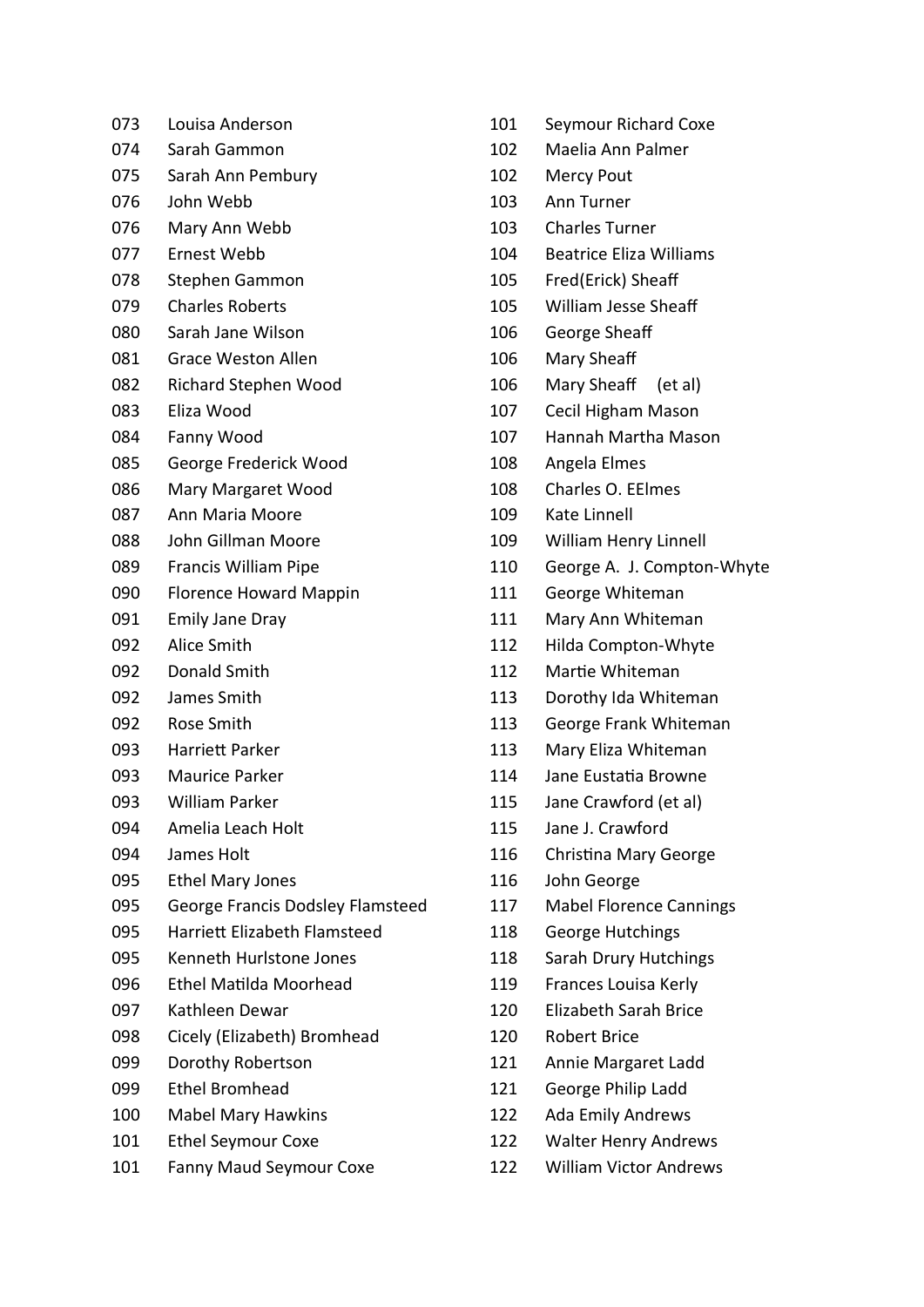| 123 | <b>Daniel Galvin</b>           |  |
|-----|--------------------------------|--|
| 123 | Jane Galvin                    |  |
| 124 | Sarah Elizabeth Barnes         |  |
| 125 | <b>Fanny Harding</b>           |  |
| 126 | <b>Beatrice Anabel Edgell</b>  |  |
| 126 | Margaret Elizabeth Edgell      |  |
| 127 | <b>Hilda Port</b>              |  |
| 128 | <b>Albert Edward Gaywood</b>   |  |
| 129 | <b>Charles Harold Clements</b> |  |
| 129 | <b>Elizabeth Clements</b>      |  |
| 129 | <b>Ellen Beatrice Clements</b> |  |
| 129 | <b>Henry Martin Clements</b>   |  |
| 130 | Ann Keen (daughter)            |  |
| 130 | Ann Keen (wife)                |  |
| 130 | <b>William Keen</b>            |  |
| 131 | <b>Stephen Dewell</b>          |  |
| 132 | <b>Elizabeth Dewell</b>        |  |
| 133 | Stephen Dewell (son)           |  |
| 134 | Mary Dewell                    |  |
| 135 | Margaret Keen                  |  |
| 136 | George Keen                    |  |
| 137 | Agnes Filson Mazzarella        |  |
| 137 | Salvatore Mazzarella           |  |
| 138 | Elizabeth Stirling-Hamilton    |  |
| 138 | Janet Stirling-Hamilton        |  |
| 138 | Mary Stirling-Hamilton         |  |
| 139 | <b>Harold Goodbury</b>         |  |
| 140 | George Dewell Keen             |  |
| 141 | Ellen Keen                     |  |
| 141 | George Chalk Keen              |  |
| 142 | <b>Richard Drayson</b>         |  |
| 143 | Harriet Lydia Pemmell          |  |
| 143 | <b>Peter Pemmell</b>           |  |
| 144 | <b>Arthur Clapton</b>          |  |
| 144 | Mary Jane Clapton              |  |
| 144 | William Clapton                |  |
| 145 | Harriot Wilson                 |  |
| 145 | James Wilson                   |  |
| 145 | Mary Ann Turmain               |  |
| 146 | <b>Harriet Newport Wilson</b>  |  |
| 147 | Edith Lloyd Unwin              |  |

- 147 Emma Thompson
- 147 Willie Unwin
- 148 Claud (Edmund) Thompson
- 148 Florence Lloyd Thompson
- 149 Ann Hatch
- 150 John Taddy
- 151 John Quested
- 152 Andrew Gentile
- 152 Andrew Gentile
- 152 Isaac Gentile
- 152 Margaret Rogers
- 152 Mary Gentile
- 152 Sarah Gentile
- 153 Margaret Pools Gentile
- 154 Catherine Haye (-)
- 154 Catherine Hayes
- 154 John Crippen
- 154 O Ch Wirog ?? (o)
- 154 William Roy Groombridge
- 155 James Dyason
- 155 Joshua Dyason
- 155 Sarah Dyason
- 156 George Goldsack
- 156 Julia Goldsack
- 157 Thomas Back (-)
- 158 Mary Addley
- 159 Elizabeth Baker
- 159 Maj Gen Munro
- 160 Catherine Hammond
- 160 Frederick Hammond
- 161 Charlotte Dives
- 161 Lottie (Charlotte Jane) Dives
- 161 Matilda Stevenson
- 161 Nellie Dives
- 162 Albert Shreeves Paine
- 162 Alice Jane Paine
- 162 Elizabeth Paine
- 163 Robert Tomson
- 164 Caroline Oakenfull
- 164 Frances Ann Vanson
- 165 Mary Vanson (-)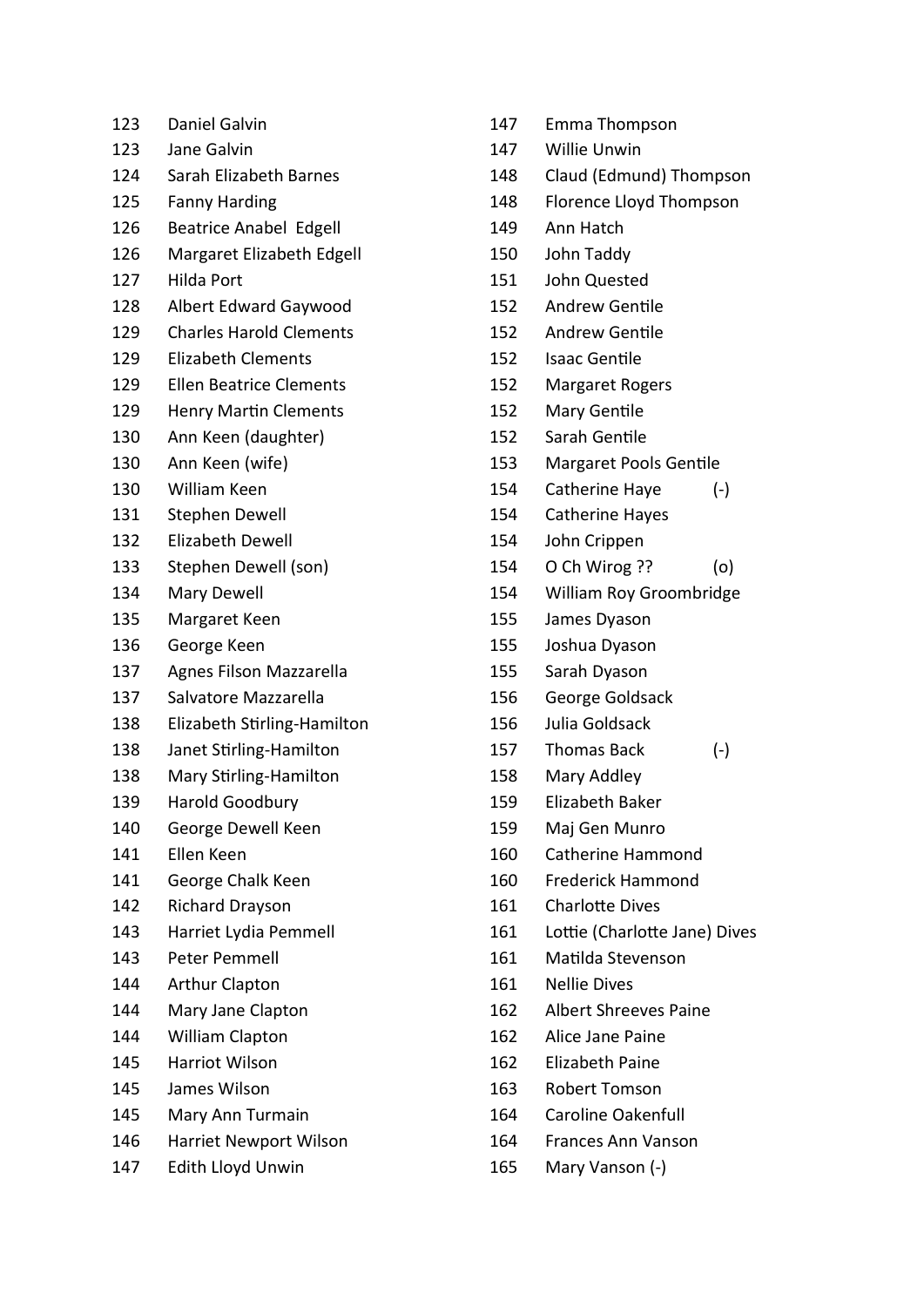| 165 | William Vanson (-)           |
|-----|------------------------------|
| 166 | Mary Ann Setterfield         |
| 167 | Mary Ann Collard             |
| 167 | <b>William Collard</b>       |
| 168 | John Foreman (son)           |
| 168 | Sarah Foreman                |
| 168 | Thomas Foreman               |
| 169 | John Foreman (father)        |
| 170 | Hannah Welby                 |
| 170 | William Welby                |
| 171 | Alfred welby                 |
| 171 | Hannah Welby                 |
| 171 | Nancy Elizabeth Welby        |
| 171 | William Welby                |
| 172 | Henry William Welby (-)      |
| 172 | Kate Mary Welby<br>$(-)$     |
| 172 | William Alfred Welby (-)     |
| 173 | Anne Welby                   |
| 173 | William Welby                |
| 174 | Sarah Ann Wood               |
| 175 | Elizabeth Wood               |
| 175 | James Wood                   |
| 176 | Eliza Nicholls (-)           |
| 176 | Eliza Nicholls (-)           |
| 176 | George Nicholls (-)          |
| 177 | Ann Newing (daughter)        |
| 177 | Ann Newing (wife)            |
| 177 | <b>Edward Newing</b>         |
| 177 | <b>Thomas Newing</b>         |
| 178 | John Hayward Roalfe          |
| 178 | Margaret Roalfe              |
| 179 | James Wanstall               |
| 179 | Margaret Wanstall            |
| 180 | Ann Cullen                   |
| 181 | Susanna Claringbold          |
| 182 | Mary Baldock                 |
| 183 | <b>Elizabeth Claringbold</b> |
| 183 | <b>Richd Claringbold</b>     |
| 184 | Rebecca Page                 |
| 184 | <b>Richard Page</b>          |
| 185 | <b>Mary Court</b>            |

- 185 Thomas Court 186 No name 187 Alice Christine Stonehouse 187 Charles Stonehouse 188 Richard Gravett 189 Elizabeth Richards (-) 189 William Richards (-) 190 Alice Esther 190 Bertha Watts 190 Dorothy Watts 190 Henry Stephen Watts 191 Elizabeth Banks 191 Joan Winifred Banks 191 John William Banks 191 William Banks 192 Helen Harriette Banks 193 Hilda May Hughes 194 George Giles 194 Sarah Maria Giles 195 Edward Fairbrass 195 Maria Fairbrass 196 George Giles 196 Mercy Giles 196 William Marshall Cole 197 Thomas Simmonds 198 John Samuel Giles 199 No Name 200 George Webb 200 Mary Ann Webb 201 Charles Webb 201 Charlotte Webb 202 Albert Henry Rackman (-) 202 Robert Rackman (-) 202 Sarah Ann Rackman (-) 203 Amy Webb 203 William John Webb 204 Mary Plowman 205 Ethel Maude Austin 205 Mary Beatrice Austin 206 Harriette Fanny Soley
	- 206 Rev. T. L. Soley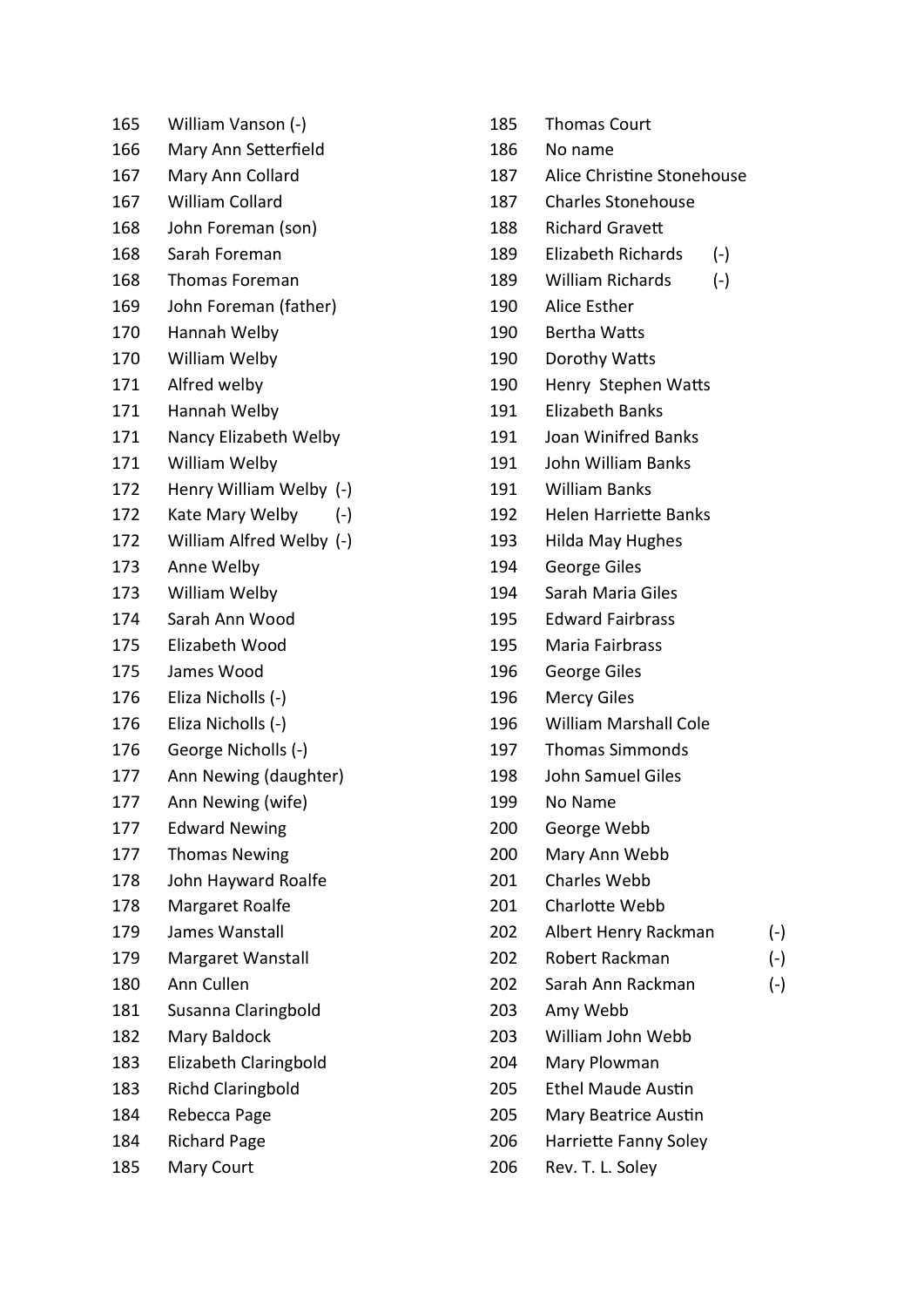| 207 | Albert Edgar Lowe            |
|-----|------------------------------|
| 207 | L.S. Fred Stanley Lowe       |
| 207 | Thomas William Lowe          |
| 207 | <b>Tucker Lowe</b>           |
| 208 | Clara Lowe                   |
| 209 | <b>Edgar Hart Lowe</b>       |
| 209 | <b>Edward Hart Lowe</b>      |
| 209 | Eliza Anne Lowe              |
| 210 | Dorothy Mary Crouch          |
| 210 | Harold John Crouch           |
| 211 | John Davis                   |
| 212 | Mary Treffield               |
| 213 | Ann Hills                    |
| 214 | Alice Blackman               |
| 214 | Mary Blackman                |
| 215 | Alberta Alice Langford       |
| 216 | Hilda May Langford           |
| 217 | Dora Isabel Langford         |
| 217 | <b>Edwin Thomas Langford</b> |
| 217 | Harriett Langford            |
| 218 | <b>Ethel Edith Paterson</b>  |
| 219 | William Stephen Langford     |
| 220 | Sarah Callow (-)             |
| 220 | Wiliam Callow (-)            |
| 221 | Ann Richardson               |
| 221 | Catherine Richardson         |
| 221 | Hannah Richardson            |
| 222 | Sarah Mackett                |
| 223 | Daniel Brice (o)             |
| 223 | Edith Pyle                   |
| 223 | John William Jenner          |
| 223 | Mary Ann Jenner              |
| 224 | <b>Caroline Foster</b>       |
| 224 | Emma Elizabeth Jenner        |
| 224 | <b>William Thomas Foster</b> |
| 225 | <b>Addie Cockersell</b>      |
| 225 | <b>Edwin Cockersell</b>      |
| 225 | Sarah Brice (o)              |
| 226 | <b>Emric Inge</b>            |
| 226 | Helen Inge                   |
| 226 | Laurie Inge                  |

| 227   | <b>Francis Edwd Smith</b> |       |
|-------|---------------------------|-------|
| 228   | E. V. Banks               |       |
| 228   | John Banks                |       |
| 229   | <b>Daniel Brice</b>       |       |
| 230   | Fanny Inge                |       |
| 230   | <b>Frances Ann Smith</b>  |       |
| 231   | Ann Smith                 |       |
| 231   | John Smith                |       |
| 232   | Edwin Inge                |       |
| 232   | Frances Ann Inge          |       |
| 233   | <b>Hiram Care</b>         | $(-)$ |
| 233   | Louisa Care (first wife)  | $(-)$ |
| 233   | Louisa Care (second wife) | $(-)$ |
| 234   | Adeline Smith             |       |
| 234   | Eleanor Burch             |       |
| 235   | Joseph Rosedon Stead      |       |
| 235   | Peter Pemell              |       |
| 236   | Ann Fuller                |       |
| 236   | <b>Thomas Fuller</b>      |       |
| 237   | <b>Edward Fuller</b>      |       |
| 238   | Robert Shaxby             |       |
| 239   | Eliza Shaxby              |       |
| 239   | <b>Henry Shaxby</b>       |       |
| 240   | John Shaxby               |       |
| 240 - | Susannah Shaxby           |       |
| 241   | Joan Mary Shaxby          |       |
| 242   | Susanna Chipperfield      |       |
| 243   | Harriet Underdown         |       |
| 244   | <b>Richard Underdown</b>  |       |
| 245   | Elizabeth Allen           |       |
| 245   | Jane Greenhill            |       |
| 245   | Mary Quested              |       |
| 245   | William Allen             |       |
| 246   | Anna-Annette Smith        |       |
| 247   | <b>Edward Smith</b>       |       |
| 248   | Sarah Smith               |       |
| 249   | Elizabeth Colthan         |       |
| 249   | John Whitehead (o)        |       |
| 250   | George Harris Ellen       |       |
| 251   | <b>Charles Andrew</b>     |       |
| 251   | Louise Andrew             |       |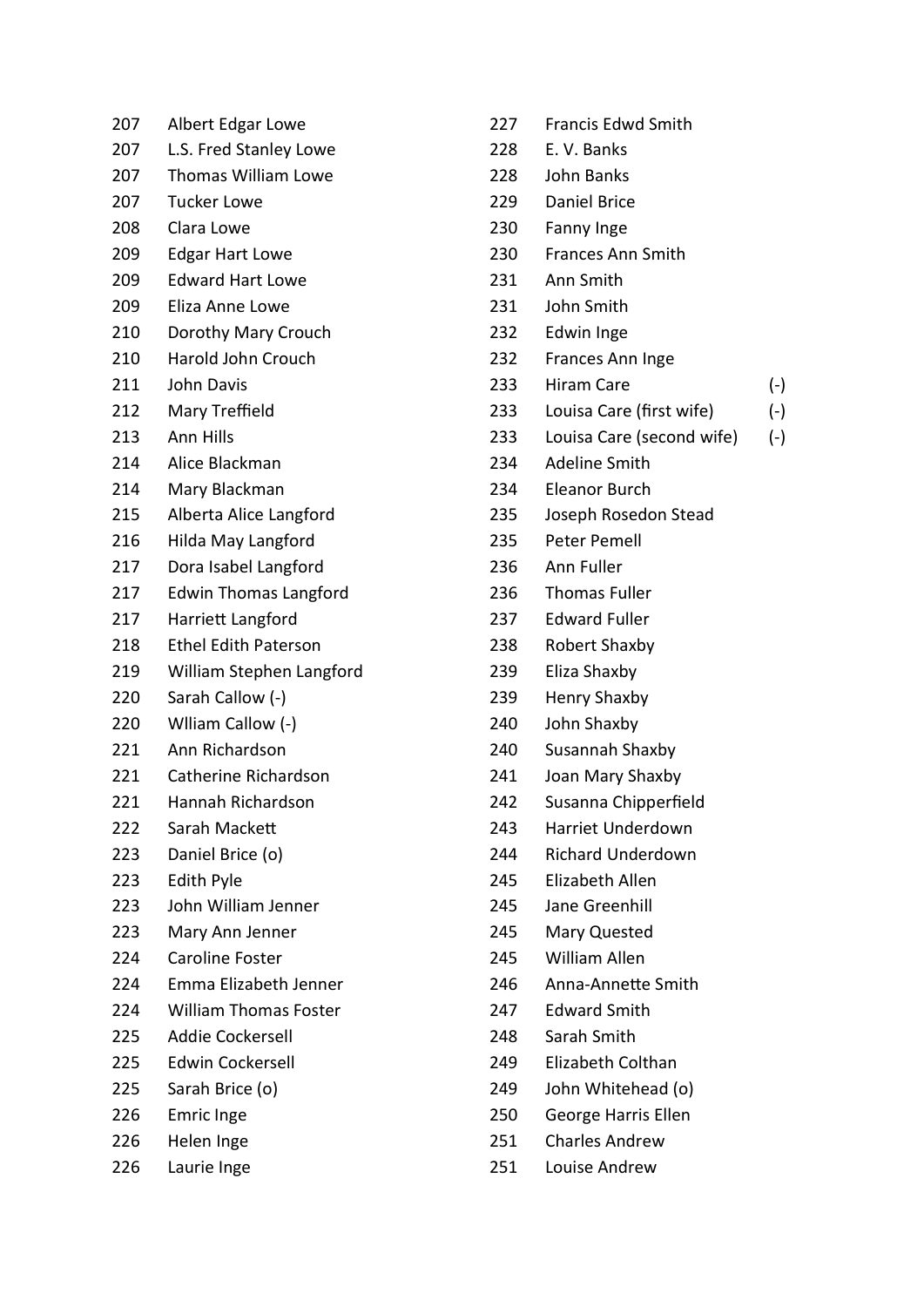| 252 | <b>Betty Warneck</b>          |
|-----|-------------------------------|
| 252 | <b>Karl Friedrich Warneck</b> |
| 252 | Karl Heinz Warneck            |
| 253 | Dorothy Northcote             |
| 253 | <b>Harry Clement</b>          |
| 254 | ?? Brett                      |
| 254 | <b>Walter Brett</b>           |
| 255 | Clara Anderson                |
| 255 | John Leonard Anderson         |
| 256 | James Akhurst                 |
| 257 | Anne May Craydon              |
| 257 | Dorothy Mary Craydon          |
| 258 | <b>Elsie Prankherd</b>        |
| 258 | John Prankherd                |
| 259 | <b>Cuthbert G Clairemonte</b> |
| 260 | John Thomas Laker             |
| 260 | Mary Elizabeth Laker          |
| 261 | Sarah Ann Olive               |
| 262 | Alice Charlotte Attwood       |
| 262 | Henry Attwood                 |
| 262 | <b>Reuben Frank Attwood</b>   |
| 263 | <b>Frederick Attwood</b>      |
| 263 | <b>Henry Gilbert Attwood</b>  |
| 263 | Jane Caroline Attwood         |
| 263 | Percy Jezzard Attwood         |
|     | 263(A) May Attwood            |
| 264 | Cecil Douglas Ratcliff        |
| 264 | James Ratcliff                |
| 264 | Joshua Elgar Ratcliff         |
| 264 | Louis William Ratcliff        |
| 265 | <b>William Arthur Cannon</b>  |
| 266 | William Cannon                |
| 267 | <b>Elizabeth Craig</b>        |
| 267 | <b>Peter Craig</b>            |
| 268 | Jane Sarah Greenstreet        |
| 268 | <b>Mace Greenstreet</b>       |
| 269 | John Whitehead                |
| 269 | Mary Whitehead                |
| 270 | Clara Kelly Croasdill         |
| 270 | Eliza-Allen Kelly             |
|     |                               |

270 Elizabeth Clarissa (Croasdill)

- 270 Elizabeth Kelly (daughter)
- 270 Elizabeth Kelly (relict)
- 270 Richard Kelly
- 271 George Hammond
- 271 John Burnby
- 271 Mary Ann Burnby
- 271 Mary Burnby
- 271 Mary Denne
- 271 Rebecca Burnby
- 271 William Burnby
- 271 William Burnby
- 272 Sarah Collens
- 273 Bessie Sharpe Cackett
- 273 Edward Cacket
- 274 Amelia Ann Pierce
- 274 Edith C. M. Pierce
- 274 Richard Pierce
- 275 Florence Eliza Keen
- 276 Catherine Mabel Cruso
- 277 Emily Jane Turner
- 277 William Henry Turner
- 278 Annie Newson Dixon
- 279 John George Chirney
- 279 Mary Ann Chirney
- 280 Harriett Turner
- 280 Jack Turner
- 280 William Douglas Tuirner
- 280 William Douglas Turner
- 281 Henry Morbey
- 281 Rosamund (Ellen Gibbon) Morbey
- 282 Eleanor Millgate Birch
- 282 George Frederick Birch
- 283 Anne Miles
- 283 Frederick Miles
- 283 Maria Elizabeth Briscall
- 283 Robert James Briscall
- 284 John Dodson
- 284 Mary Dodson
- 285 William Brown
- 286 Agnes Evens
- 286 John Evens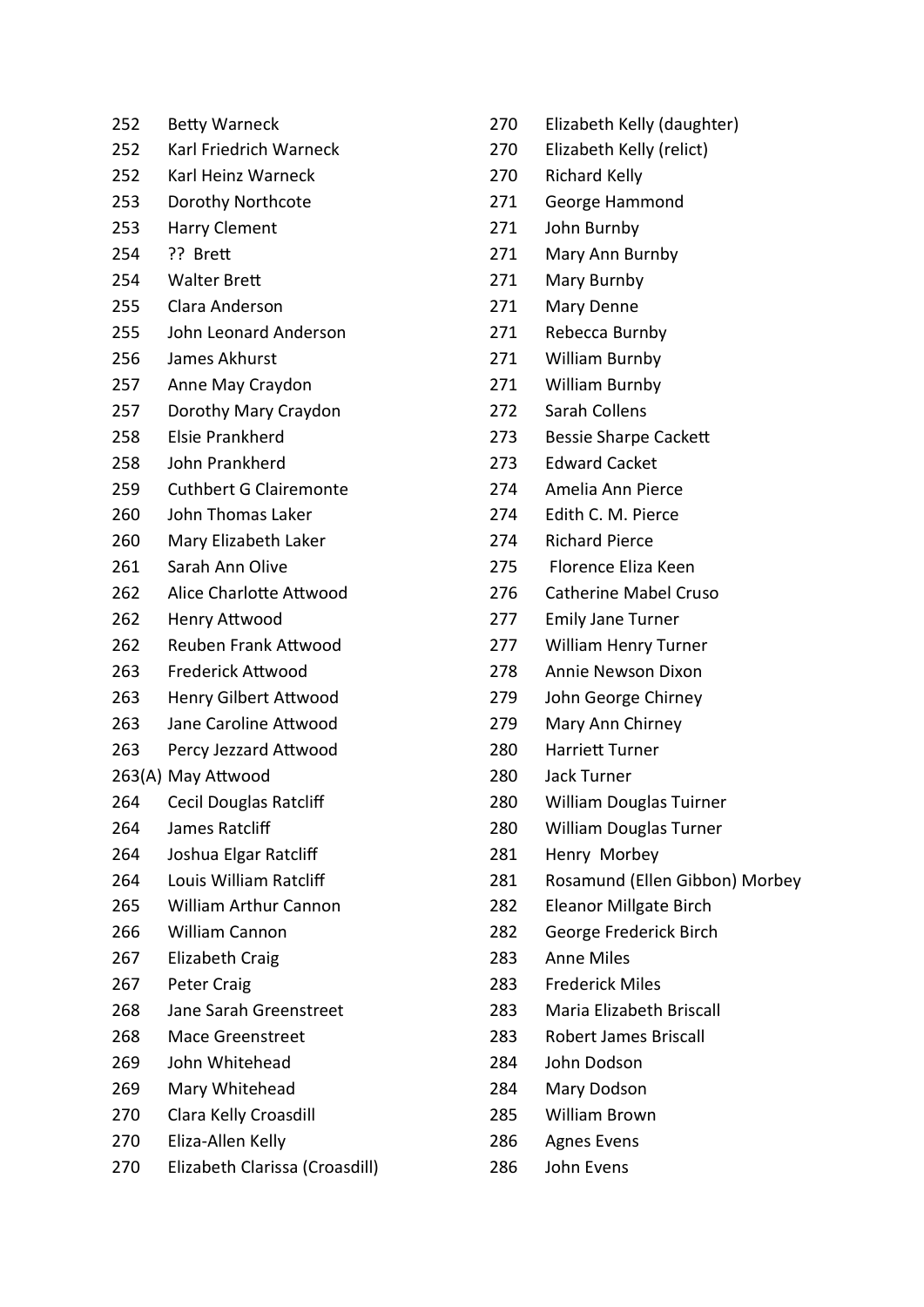| 287 | Dewell William Keen              |
|-----|----------------------------------|
| 287 | Robert Keen                      |
| 288 | Albert Keen                      |
| 288 | Frederick Keen                   |
| 288 | Kate Keen                        |
| 289 | Eliza Agnes Buckland             |
| 289 | <b>William Peerless Buckland</b> |
| 290 | Dewell Keen                      |
| 291 | George Kelly                     |
| 292 | Henry Kelly                      |
| 293 | Vera Eileen Beales               |
| 294 | <b>Albert Amos Baldock</b>       |
| 294 | Annie Baldock                    |
| 294 | <b>Winnifred Baldock</b>         |
| 295 | Edith Goodban                    |
| 296 | <b>Robert Nesling</b>            |
| 297 | Tom Mac Kay                      |
| 298 | Anne Willyams                    |
| 298 | Mary Goodere                     |
| 299 | Ellen Teresa Leech               |
| 300 | Ann Chalklen                     |
| 301 | Mildred Anna Leese               |
| 301 | <b>Walter Leese</b>              |
| 302 | <b>Frances Horsley</b>           |
| 302 | <b>William Horsley</b>           |
| 303 | <b>Redmond Hervey Morres</b>     |
| 304 | John Richardson Horsley          |
| 305 | George Norley                    |
| 306 | Fanny Rowden                     |
| 306 | John Rowden                      |
| 306 | Sidney James Rowden              |
| 307 | <b>Annie Hart</b>                |
| 307 | Sarah Ann Hort                   |
| 308 | Edith Amelia Sayer               |
| 308 | Ellen Sayer                      |
| 309 | Eliza Noakes                     |
| 309 | Mary Elizabeth Millham           |
| 309 | Miriam Jeffery                   |
| 309 | William Jeffery                  |
| 310 | <b>Horace Millen</b>             |
| 310 | Mary Jane Millen                 |

- 311 Leslie Goff Harington Mason 312 Frank Henry Matthew Beeney 313 J.S.Kate Fetherstone 313 Walter Alfred Fetherstone 314 Madeline Hope Burgess 315 Bessie Whitehead 315 William Whitehead 316 Sarah Ann Marsh 316 Thomas Edward scott 317 John Baynham 317 Margaret Baynham 318 Alice Maud Austin 318 Annie Elizabeth Austin 318 Henry Osborn Austin 319 Archibald Christie 319 Susan Anne Christie 320 William Ames Ashley 321 Annie Louisa Fox 321 Frederick William fox 322 Henry Walley Bennion 322 Jesse Josephine Bennion 323 Harriette Estill Mason 324 Constance Halward 324 William Halward 325 Elizabeth Mary Oldham 326 Emma Letty Brine 326 James Andrew Brine 326 James Andrews Brine 327 William Harvey 328 Cyril Hamilton Aitken 328 Sabella Louisa Aitken 329 Denis Mason 330 Donald Davison 331 Mary Surtees
- 332 Hilda Victoria Pudney
- 333 Annie Elizabeth Curd
- 333 Annie Elizabeth Hovery
- 333 Frederick William Curd
- 334 Annie Ethel Hunt
- 335 Herbert Stewart Wacher
	- 335 Nellie MaƟlda Wacher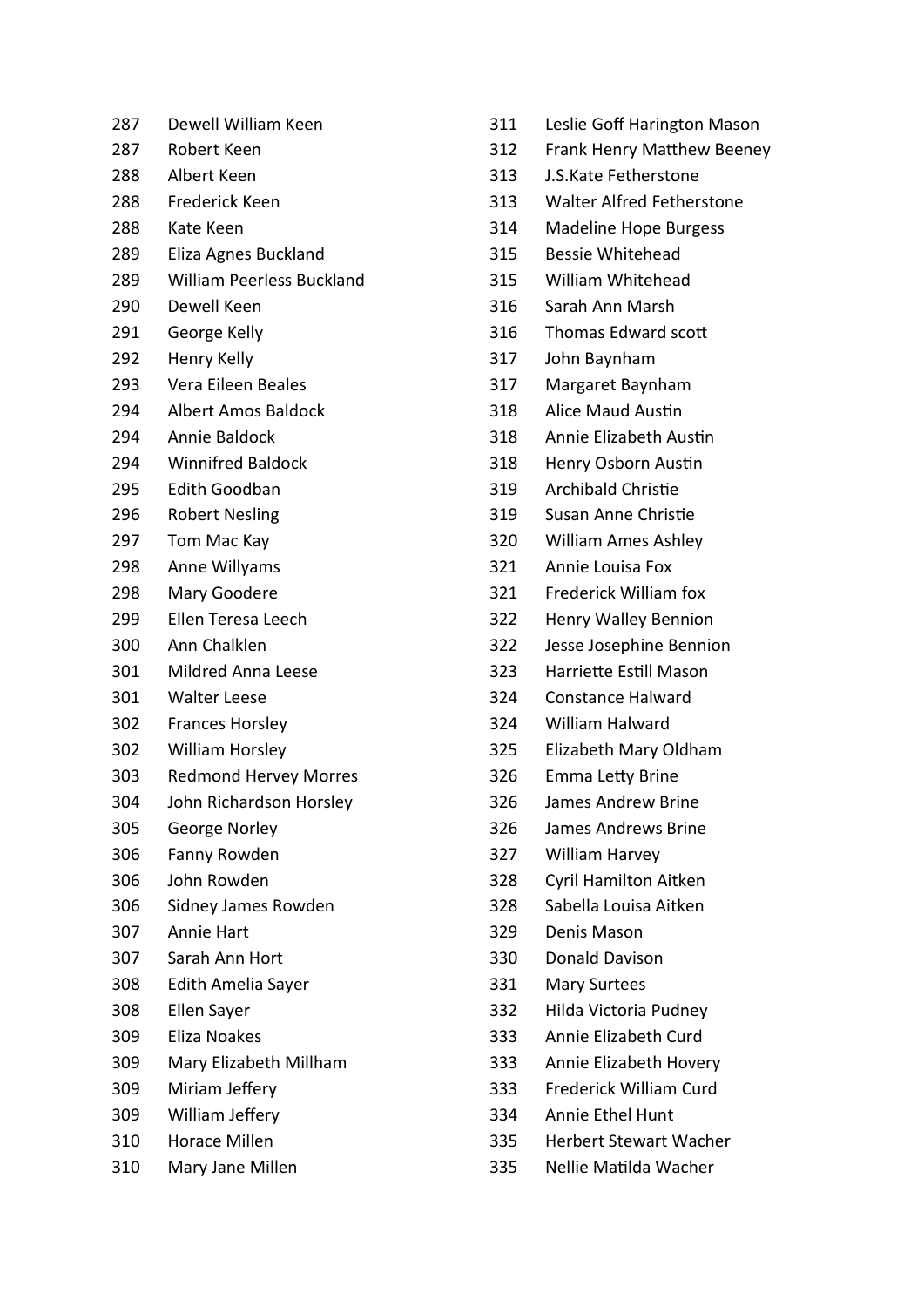| 335 | Peta Frances May Anderson       |  |
|-----|---------------------------------|--|
| 336 | Alice Maude Swaffer             |  |
| 336 | George Swaffer                  |  |
| 337 | <b>Arthur Alfred Batt</b>       |  |
| 337 | Louisa Jane Batt                |  |
| 338 | <b>Henry James Hills</b>        |  |
| 338 | <b>Rosabelle Hills</b>          |  |
| 339 | Annie Pye                       |  |
| 339 | William James Pye               |  |
| 340 | Ella Blackley Goble             |  |
| 341 | <b>Florence Dorothy Gardner</b> |  |
| 341 | Margaret Sarah Gardner          |  |
| 342 | <b>Gaius Fred Noakes</b>        |  |
| 343 | <b>William James Askley</b>     |  |
| 344 | <b>Fanny Penney</b>             |  |
| 344 | <b>William Penney</b>           |  |
| 345 | <b>Emily Dunkin</b>             |  |
| 345 | Stephen Dunkin                  |  |
| 346 | Harriet Baker                   |  |
| 346 | John William Baker              |  |
| 347 | Georgiana Price                 |  |
| 347 | <b>William George Price</b>     |  |
| 348 | <b>Adelaide Cowie</b>           |  |
| 348 | Charlotte Cowie                 |  |
| 348 | <b>Francis Maria Cowie</b>      |  |
| 349 | No name Dad and Mum             |  |
| 349 | No name Fred and Bell           |  |
| 350 | <b>Reginald Graham Wills</b>    |  |
| 351 | <b>Arthur Neville Skinner</b>   |  |
| 351 | Deda Frances Skinner            |  |
| 352 | Gwendolen Cecilia Mole          |  |
| 353 | George S. Maxted                |  |
| 353 | Kate Elizabeth Maxted           |  |
| 354 | <b>Edward Harry Spice</b>       |  |
| 355 | No name                         |  |
| 356 | Alice Maria Briscall            |  |
| 356 | <b>Leonard Briscall</b>         |  |
| 357 | <b>Charles Underhill</b>        |  |
| 357 | <b>Cyril Fowler Underhill</b>   |  |
| 357 | Emily Ann Underhill             |  |
| 357 | Eric Beauchamp Underhill        |  |

| 357 | <b>Thomas Underhill</b>            |
|-----|------------------------------------|
| 357 | Thomas Underhill (priest)          |
| 358 | <b>Elizabeth Clements Goss</b>     |
| 358 | <b>Frances Clark Goss</b>          |
| 358 | <b>Mary Susan Goss</b>             |
| 358 | Sarah Ann Goss                     |
| 358 | <b>William Nathaniel Goss</b>      |
| 359 | Gertrude Blanche Ramsden           |
| 359 | Mary Ramsden                       |
| 360 | <b>Emily Caroline Haart</b>        |
| 361 | Athelstan Blomfield                |
| 361 | <b>Florence Blomfield</b>          |
| 362 | Stephen Jesse Horton               |
| 363 | John Laitwood                      |
| 364 | <b>Wilfred Bevis Cross</b>         |
| 365 | <b>Emond George Playfoot Gibbs</b> |
| 365 | <b>Fanny Gibbs</b>                 |
| 365 | <b>William George Gibbs</b>        |
| 366 | <b>Edith Homewood Martin</b>       |
| 366 | <b>Elizabeth Martin</b>            |
| 367 | Annie Maria Smith                  |
| 367 | <b>Henry Smith</b>                 |
| 368 | Daniel Romney                      |
| 368 | Emma Elizabeth Romney              |
| 369 | Bertha May Pout                    |
| 369 | James William Pout                 |
| 369 | Rebecca Pout                       |
| 370 | <b>Thomas Sidney Francis</b>       |
| 371 | <b>Edith Florence Nicholson</b>    |
| 371 | Nellie Florence Nicholson (ashes)  |
| 371 | William Henry Nicholson            |
| 372 | <b>Edith Vincett</b>               |
| 372 | Sidney Arthur Vincett              |
| 373 | <b>Stanley James Holness</b>       |
| 374 | Eleanor Louisa Lawrence            |
| 374 | <b>Willy Lawrence</b>              |
| 375 | <b>Harold Augustus Edwards</b>     |
| 376 | Archibald John Streeting           |
| 376 | <b>Fanny Streeting</b>             |
| 376 | George Streeting                   |
| 377 | Caroline Pearson                   |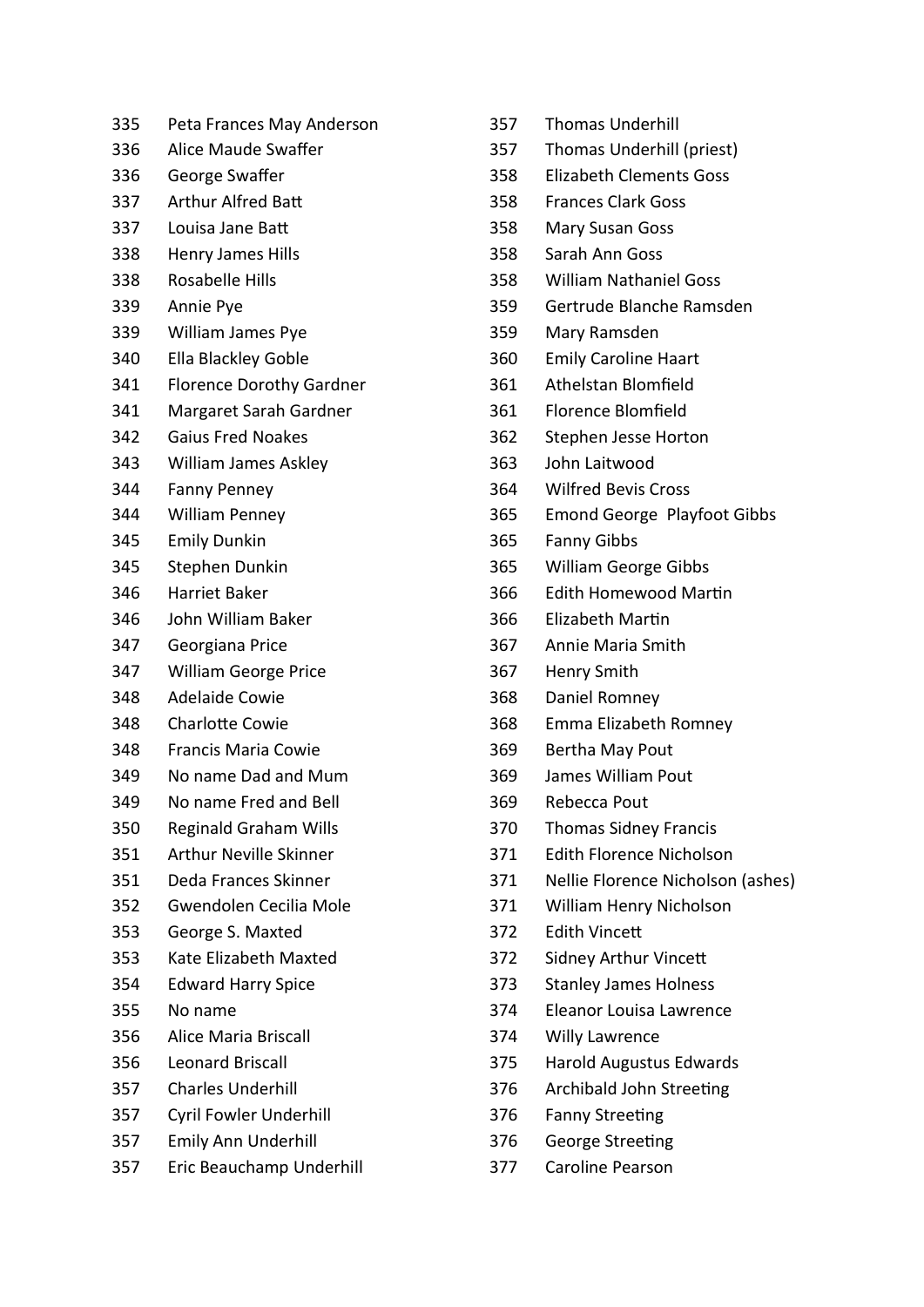| 377 | George Cramp Pearson            |
|-----|---------------------------------|
| 378 | John Montford Symms             |
| 379 | <b>Margaret Rose Couldrey</b>   |
| 380 | Daniel Frederick Romney         |
| 381 | Lucy Rosa Gammon                |
| 382 | <b>Annie Maria Meades</b>       |
| 383 | <b>Florence Ellen Stockdale</b> |
| 383 | Robert James Stockdale          |
| 384 | John Robert Daniel              |
| 385 | Celia Frances Rook              |
| 385 | Joseph John Rook                |
| 386 | Hannah Penfold                  |
| 386 | <b>Robert Penfold</b>           |
| 387 | <b>Herbert George Brett</b>     |
| 387 | Marian Helen Elizabeth Brett    |
| 388 | Ann Elizabeth Burling           |
| 388 | <b>William Henry Burling</b>    |
| 389 | John (Robert Thomas) Chapman    |
| 390 | <b>Alice Maria Cross</b>        |
| 390 | <b>William Cross</b>            |
| 391 | <b>Andrew Ewing</b>             |
| 392 | <b>Leonard Lionel Jenkins</b>   |
| 392 | Lillie Jenkins                  |
| 393 | Alice Windsor Horton            |
| 393 | <b>Mabel Beatridge Horton</b>   |
| 393 | <b>Stephen Edward Horton</b>    |
| 394 | <b>Herbert Browne Wood</b>      |
| 394 | Lilian Bertha Wood              |
| 395 | William Frederick Simpson       |
| 396 | No name                         |
| 397 | <b>Florence Emily Divers</b>    |
| 397 | <b>Harry James Divers</b>       |
| 398 | Amelia Harmon Rogers            |
| 398 | Louisa Emma Rogers              |
| 398 | Martha Eliza Rogers             |
| 399 | Catherine Jane Mead             |
| 399 | <b>Henry Thomas Mead</b>        |
| 399 | Nora Naomi Mead                 |
| 400 | <b>Muriel Finnis</b>            |
| 401 | Alice Mary Cooper               |
| 401 | <b>Henry James Cooper</b>       |

- 402 Florence Alexandra Turner 403 Caroline Eliza Aslett 403 Marjorie Annie Aslett 404 Ethel May Fyfe 405 Ada Maude Caple 406 Evelyn Joan baker 407 Frederick Bloyce 407 Isabella Mary Bloyce 408 Fanny Packman 409 Ernest James Hogbin 410 Edwin Chappell 410 Helena Chappell 411 Harriet Hughes 412 Charles Thomas Goldsmith 412 Milley Goldsmith 413 H. W. Mitchell (War Grave) 414 H. E. A. Abbott (War Grave) 415 Christopher Thomas Hayter 415 Louisa Charlotte Hayter 416 Ethel Blanche Cross 416 George Frederick Cross 416 Louisa Cross 417 Susan Barling 418 James Parr 419 Charlotte Setterfield 419 Joseph Setterfield 420 George Woodfin Marks 421 J. F. Minett 422 Flora Newman 422 James Edward Newman 423 Mary Veitch 423 Nicole Veitch 424 Samuel Martin France 425 Elizabeth Ann Hogben
- 426 Emily Grace Smith
- 426 Harold Arthur Smith
- 426(a) Fred Manton Smith
- 427 Charlotte Rosalind Marshall
- 427 William Henry Marshall
- 428 Fanny Emma Lowe
- 429 Ethel Mary Ash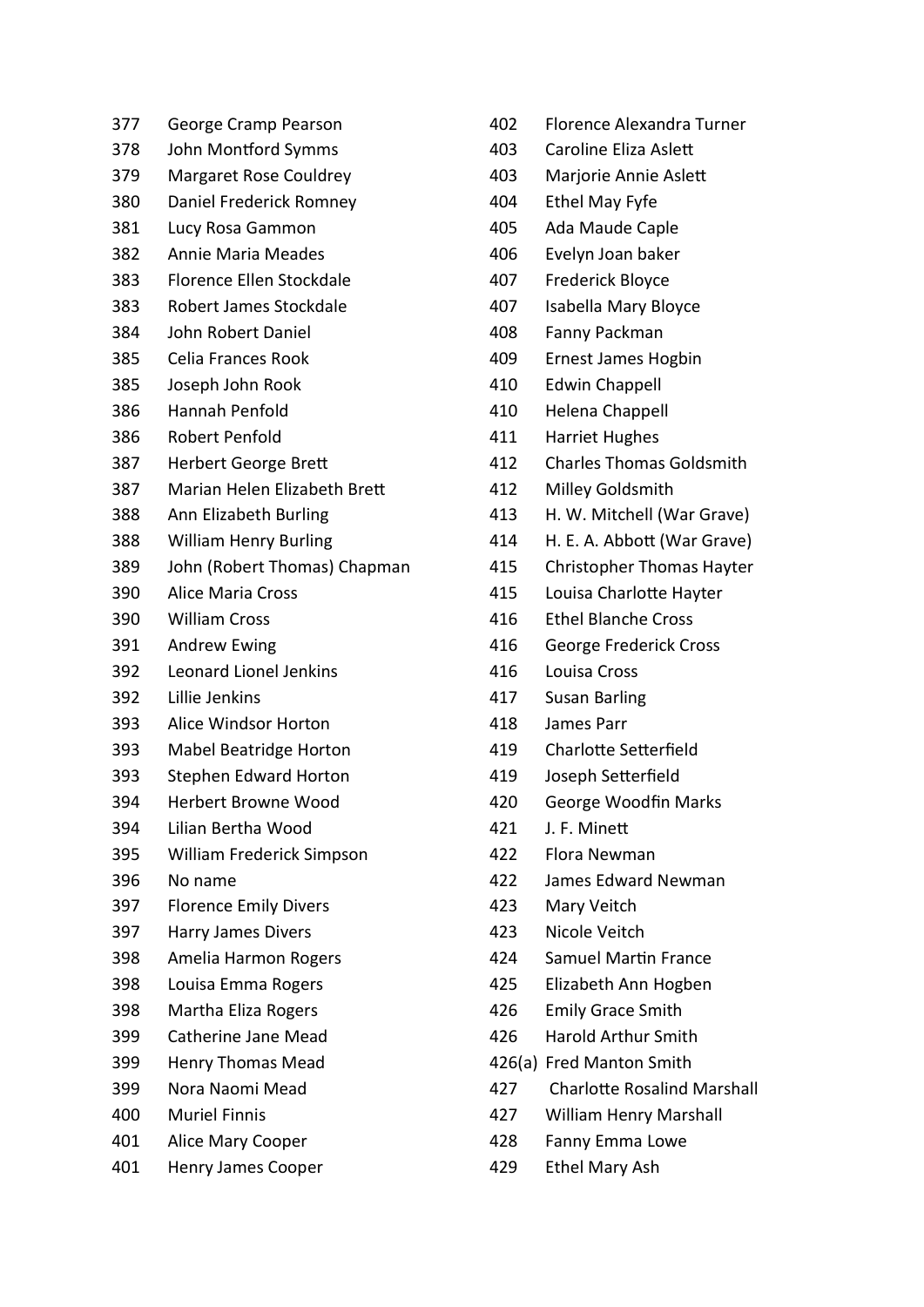| 429 | <b>Thomas Charles Ash</b>    | 455 | Rose Edith Lockey              |
|-----|------------------------------|-----|--------------------------------|
| 430 | <b>Elsie Baines</b>          | 456 | Ada Elizabeth Aldham           |
| 431 | Alice Antonia Ovenden        | 456 | John William Aldham            |
| 431 | <b>Herbert Ovenden</b>       | 457 | Caroline Elizabeth Goldsack    |
| 432 | Lucy Ann Blower              | 457 | <b>Fred Goldsack</b>           |
| 432 | <b>William Blower</b>        | 458 | Daisy Anne Butler              |
| 433 | John Robert Murkett          | 458 | Sidney Herbert Butler          |
| 434 | Thomas James Pye             | 459 | John Fremlin Large             |
| 435 | <b>Isaac Gilbert Penfold</b> | 460 | Florence Kate Achurch          |
| 435 | Louisa Florence Maud Penfold | 460 | Frederick George Achurch       |
| 436 | <b>Robert Vevers Scott</b>   | 461 | <b>Albert Charles Holness</b>  |
| 437 | Doris Goddard                | 461 | <b>Ethel Mary Holness</b>      |
| 437 | Harry Goddard                | 461 | Lily Mary Holness              |
| 438 | <b>Olive Rowlands</b>        | 462 | George William John Chovil     |
| 439 | <b>Florence May Bennett</b>  | 462 | Maud Matilda Chovil            |
| 440 | <b>Harriet Hart</b>          | 463 | Alice Clare Price              |
| 440 | William Stephen Hart         | 463 | William John Salter Price      |
| 441 | Ethel Alberta Wood           | 464 | Anne Clarges Sheppard          |
| 441 | Percy Richard Wood           | 464 | <b>Walter Sheppard</b>         |
| 442 | Louis S. Saville             | 465 | Angela Beaumont                |
| 443 | <b>Edith Flora Gammon</b>    | 466 | Lilian Haine                   |
| 443 | <b>Walter Gammon</b>         | 467 | Phoebe Agnes Sinfield          |
| 444 | Frederick James Kingsmill    | 468 | <b>Reginald Philip Elcombe</b> |
| 445 | <b>Arthur Henry Easty</b>    | 469 | Albert George Lovis Herpin     |
| 446 | <b>Fred Rose</b>             | 469 | Jane Catherine Herpin          |
| 446 | Gertrude Rose                | 470 | G. R. Jenkins                  |
| 447 | Clara Alezandra Howe         | 470 | <b>Stephen Edward May</b>      |
| 447 | John Christopher Howe        | 471 | Albert Brown                   |
| 448 | <b>Edith Mary West</b>       | 471 | <b>Florence Mary Brown</b>     |
| 448 | Thomas William West          | 472 | Ronald William Blackmore       |
| 449 | Charlotte Elizabeth Laws     | 473 | <b>Ethel Marian Hollaway</b>   |
| 450 | Hilda Mary Philpott          | 474 | <b>Edward Latimer</b>          |
| 450 | Thomas Philpott              | 475 | <b>William George Flanders</b> |
| 451 | No name                      | 476 | Wilfred Bruce Salmon           |
| 452 | Frederick William Slade      | 477 | Frederick Albert Groombrid     |
| 453 | John William George Belsey   | 478 | $P \ldots$                     |
| 453 | Joseph George Belsey         | 479 | <b>Tess Hardman</b>            |
| 453 | Victoria Florence Belsey     | 480 | Frank Sidney Bass              |
| 454 | Agnes Rosa Vane              | 481 | Cyril Alfred Leslie Ash        |
| 454 | <b>Arthur Hammerton Vane</b> | 482 | <b>Gwen Jarvis</b>             |
| 455 | William Jesse Lockey         | 483 | <b>Ethel Arnold</b>            |

Albert Groombridge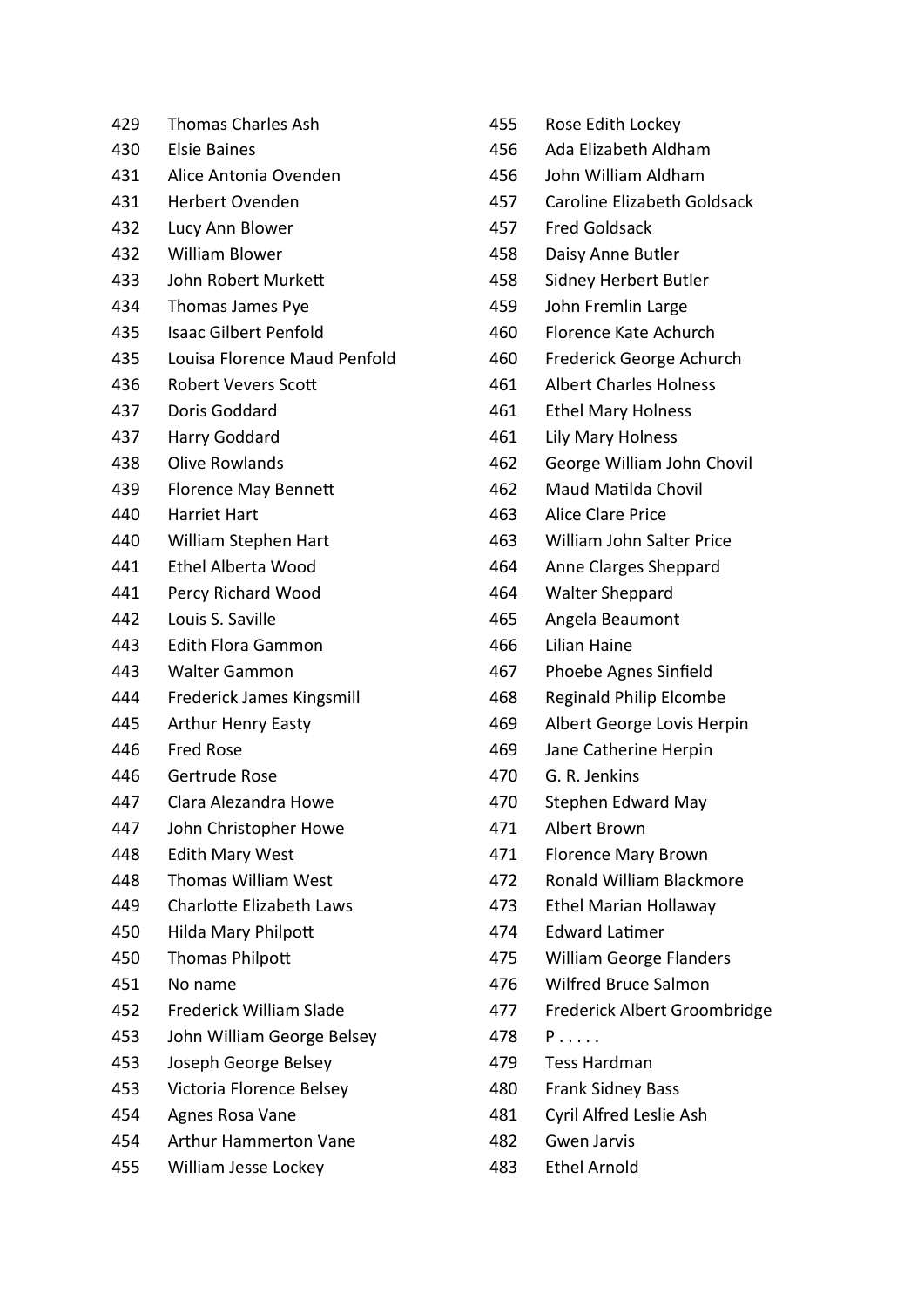- 484 Rose Loftin
- 485 Dorothy May Martin
- 485 Frederick George Martin
- 485(A) Pamela June Coombes
- 486 Gladys Mary Philpott
- 486 Norah Philpott
- 487 Albert Edward Haines
- 488 Arthur Walter Gammon
- 488 Charlotte Elizabeth Gammon
- 489 Dora Eileen Blewett
- 490 Michelle Marie Elcombe
- 491 Maud Mary Lilian Reeks
- 492 Gwendoline Rose Jull
- 493 Ernest W. Hills